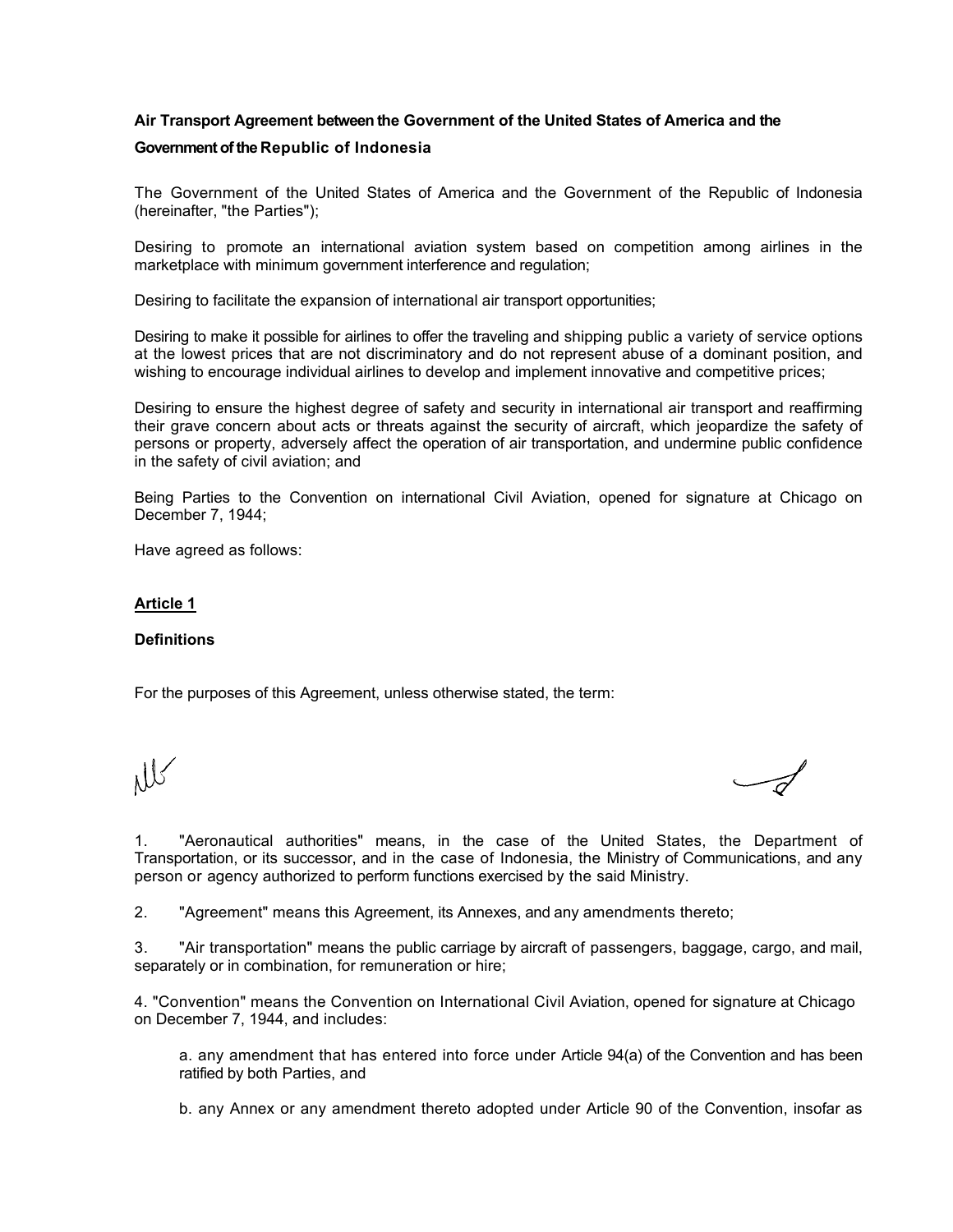such Annex or amendment is at any given time effective for both Parties;

5. "Designated airline" means an airline designated and authorized in accordance with Article 3 of this Agreement;

6. "Full cost" means the cost of providing service plus a reasonable charge for administrative overhead;

7. "International air transportation" means air transportation that passes through the airspace over the territory of more than one State;

8. "Price" means any fare, rate or charge for the carriage of passengers (and their baggage) and/or cargo (excluding mail) in air transportation charged by airlines, including their agents, and the conditions governing the availability of such fare, rate or charge;

9. "Stop for non-traffic purposes" means a landing for any purpose other than taking on or discharging passengers, baggage, cargo and/or mail in air transportation;

10. "Territory" for the United States, the land areas, internal waters, and adjacent territorial sea over which the United States has sovereignty or jurisdiction, and in the case of Indonesia, comprises the whole territory of the Republic of Indonesia as an archipelagic state in accordance with the 1982 UN Convention on the Law of the Sea; and

11. "User charge" means a charge imposed on airlines for the provision of airport, air navigation, or aviation security facilities or services including related services

 $\overline{\mathscr{A}}$ 

**Article 2**

# **Grant of Rights**

1. Each Party grants to the other Party the following rights for the conduct of *international* air transportation by the airlines of the other Party:

- a. the right to fly across its territory without *landing;*
- b. the right to make stops *in* its territory for *non-*traffic purposes; and
- c. the rights otherwise specified in this Agreement.

2. Nothing in this Article shall be deemed to confer on the airline or airlines of one Party the rights to take on board, in the territory of the other Party, passengers, their baggage, cargo, or mail carried for compensation and destined for another point in the territory of that other Party..

# **Article 3**

#### **Designation and Authorization**

1. Each Party shall have the right to designate as many airlines as it wishes to conduct *international* air transportation in accordance with this Agreement and to withdraw or alter such *designations.* Such designations shall be transmitted to the other Party in writing through diplomatic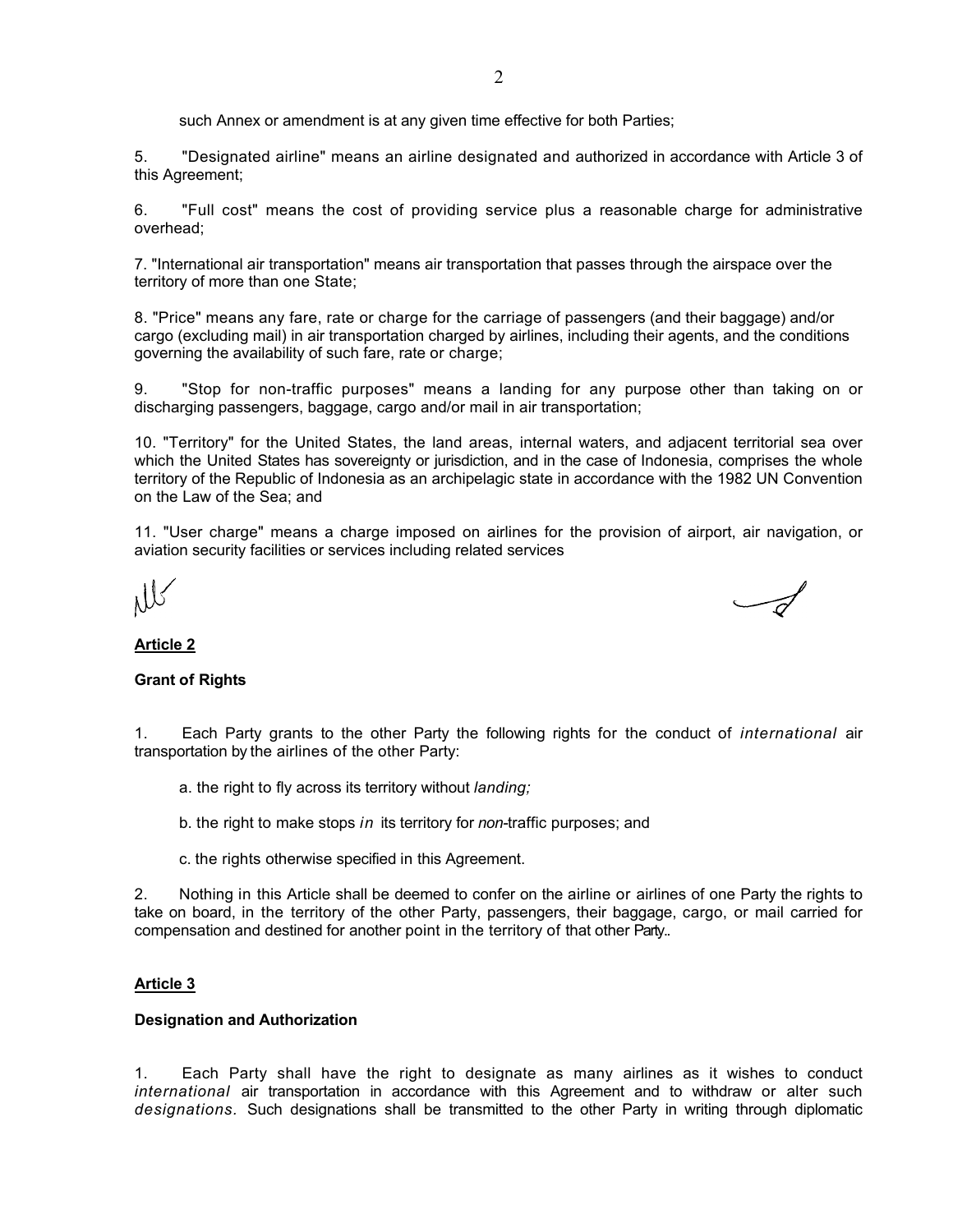channels, and shall identify whether the airline is authorized to conduct the type of air transportation specified in Annex I or in Annex II or both.

2. On receipt of such a *designation,* and of applications from the designated airline, in the form and *manner* prescribed for operating authorizations and technical permissions, the other Party shall grant appropriate authorizations and permissions with minimum procedural delay, provided:

a. substantial ownership and effective control of that airline are vested in the Party designating the airline, nationals of that Party, or both;

b. the designated airline is qualified to meet the conditions prescribed under the laws and regulations normally applied to the operation of *international* air *transportation* by the Party considering the application or applications; and

c. the Party designating the airline is *maintaining* and administering the standards set forth in Article 6 (Safety) and Article 7 (Aviation Security).

 $\sim$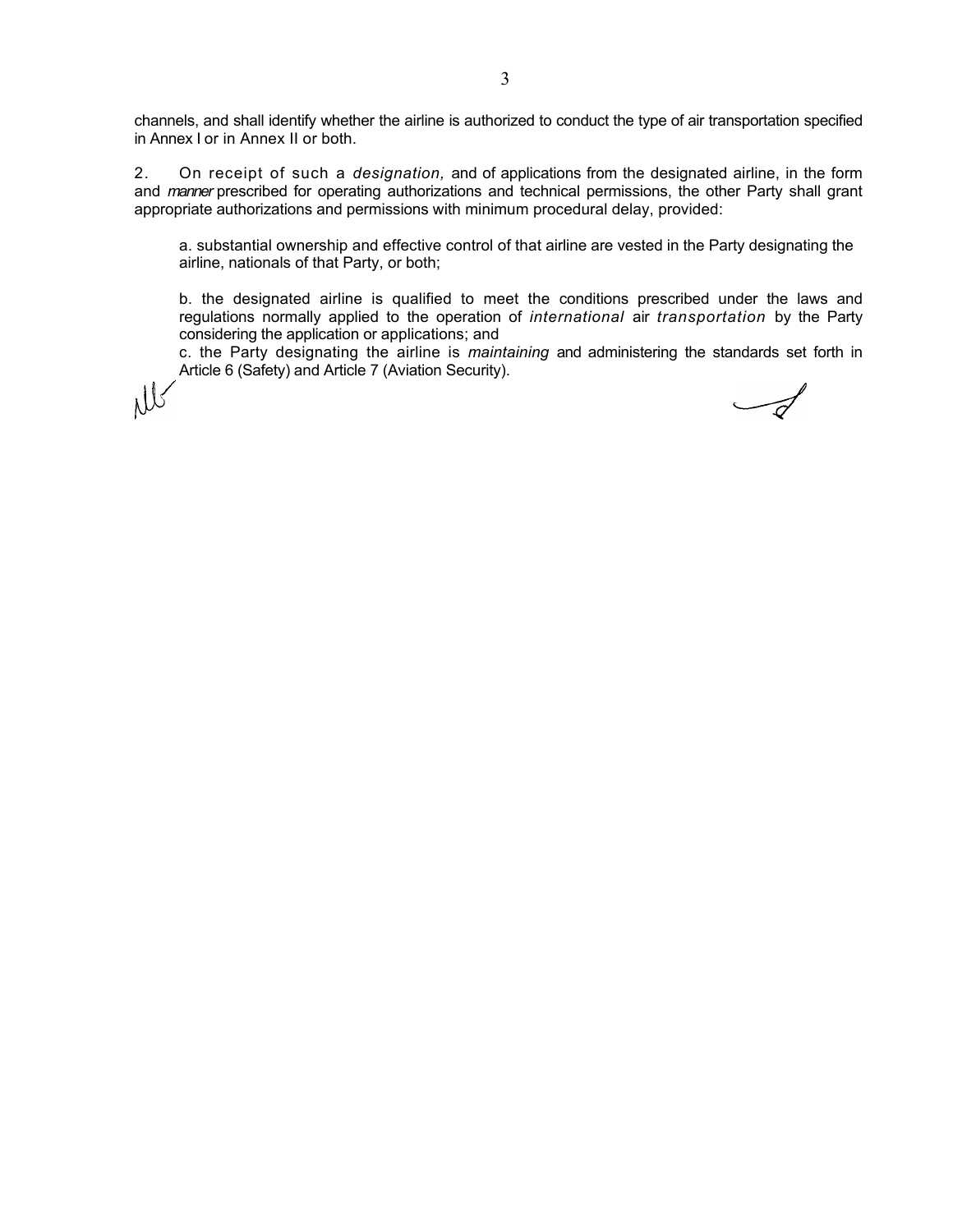# **Article 4**

#### **Revocation of Authorization**

1. Either Party may revoke, suspend or limit the operating authorizations or technical permissions of an airline designated by the other Party where:

a. substantial ownership and effective control of that airline are not vested in the other Party, the Party's nationals, or both;

b. that airline has failed to comply with the laws and regulations referred to in Article 5 (Application of Laws) of this Agreement; or

c. the other Party is not maintaining and administering the standards as set forth in Article 6 (Safety).

2. Unless immediate action is essential to prevent further noncompliance with subparagraphs lb or lc of this Article, the rights established by this Article shall be exercised only after consultation with the other Party.

3. This Article does not limit the rights of either Party to withhold, revoke, limit or impose conditions on the operating authorization or technical permission of an airline or airlines of the other Party in accordance with the provisions of Article 7 (Aviation Security).

# **Article 5**

## **Application of Laws**

1. While entering, within, or leaving the territory of one Party, its laws and regulations relating to the operation and navigation of aircraft shall be complied with by the other Party's airlines.

2. While entering, within, or leaving the territory of one Party, its laws and regulations relating to the admission to or departure from its territory of passengers, crew or cargo on aircraft (including regulations relating to entry, clearance, aviation security, immigration, passports, customs and quarantine or, in the case of mail, postal regulations) shall be complied with by, or on behalf of, such passengers, crew or cargo of the other Party's airlines.

# **Article 6**

#### **Safety**

1. Each Party shall recognize as valid, for the purpose of operating the air transportation provided for in this Agreement, certificates of airworthiness, certificates of competency, and licenses issued or validated by the other Party and still in force, provided that the requirements for such certificates or licenses at least equal the minimum standards that may be established pursuant to the Convention. Each Party may,

 $W$ 

 $\overline{\mathcal{A}}$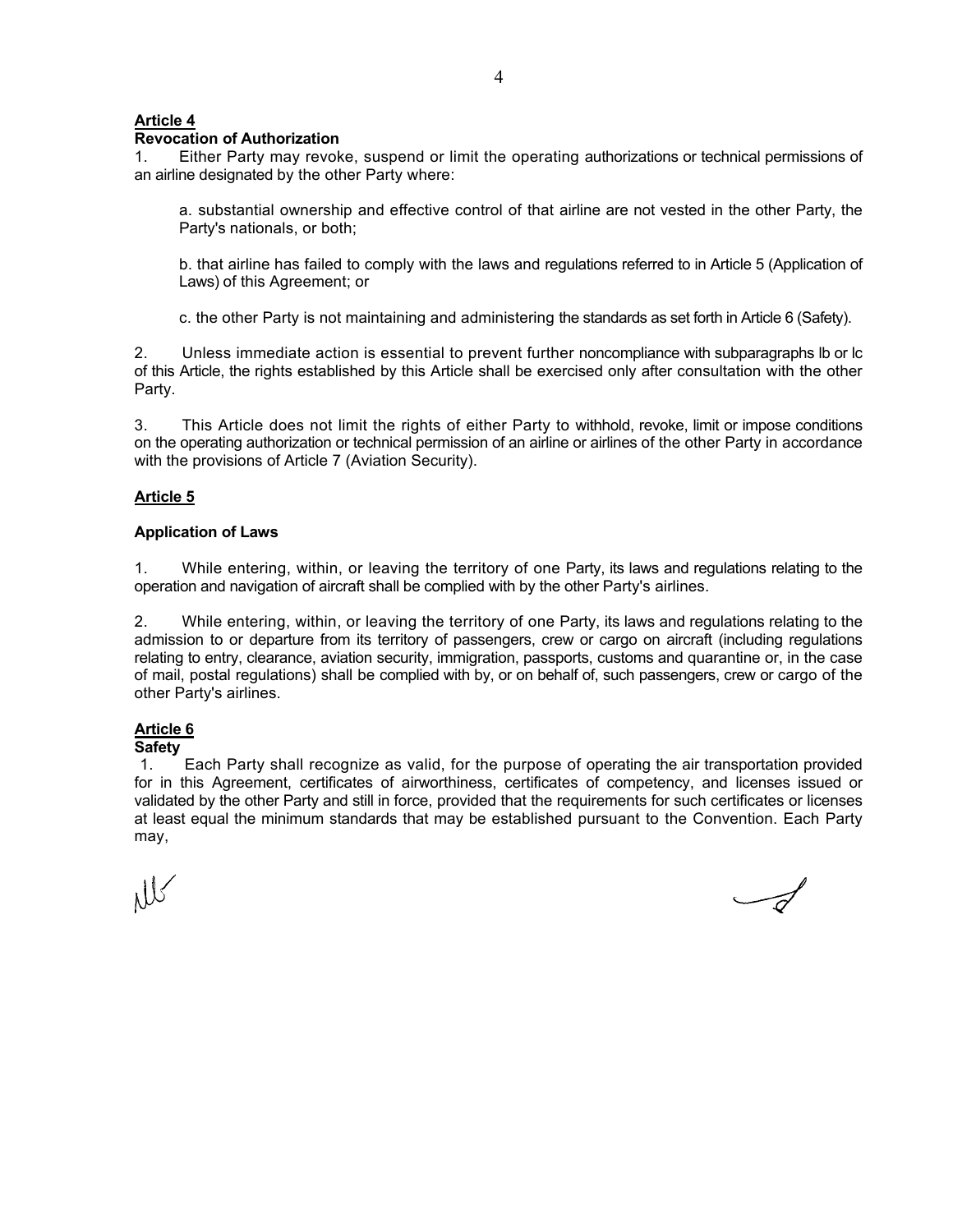however, refuse to recognize as valid for the purpose of flight above its own territory, certificates of competency and licenses granted to or validated for its own nationals by the other Party.

2. Either Party may request consultations concerning the safety standards maintained by the other Party relating to aeronautical facilities, aircrews, aircraft, and operation of the designated airlines. If, following such consultations, one Party finds that the other Party does not effectively maintain and administer safety standards and requirements in these areas that at least equal the minimum standards that may be established pursuant to the Convention, the other Party shall be notified of such findings and the steps considered necessary to conform with these minimum standards, and the other Party shall take appropriate corrective action. Each Party reserves the right to withhold, revoke, or limit the operating authorization or technical permission of an airline or airlines designated by the other Party in the event the other Party does not take such appropriate corrective action within a reasonable time.

# **Article 7**

## **Aviation Security**

1. In accordance with their rights and obligations under international law, the Parties reaffirm that their obligation to each other to protect the security of civil aviation against acts of unlawful interference forms an integral part of this Agreement. Without limiting the generality of their rights and obligations under international law, the Parties shall in particular act in conformity with the following agreements to which they are a party: the Convention on Offenses and Certain Other Acts Committed on Board Aircraft, done at Tokyo September 14, 1963; the Convention for the Suppression of Unlawful Seizure of Aircraft, done at The Hague December 16, 1970; the Convention for the Suppression of Unlawful Acts against the Safety of Civil Aviation, done at Montreal September 23, 1971; and the Protocol for the Suppression of Unlawful Acts of violence at Airports Serving International Civil Aviation, done at Montreal February 24, 1988.

2. The Parties shall provide upon request all necessary assistance to each other to prevent acts of unlawful seizure of civil aircraft and other unlawful acts against the safety of such aircraft, of their passengers and crew, and of airports and air navigation facilities, and to address any other threat to the security of civil air navigation.

3. The Parties, shall, in their mutual relations, act in conformity with the aviation security standards and appropriate recommended practices established by the International Civil Aviation Organization and designated as Annexes to the Convention; they shall require that operators of aircraft of their registry, operators of aircraft who have their principal place of business or permanent residence in their territory, and the operators of airports in their territory act in conformity with such aviation security provisions.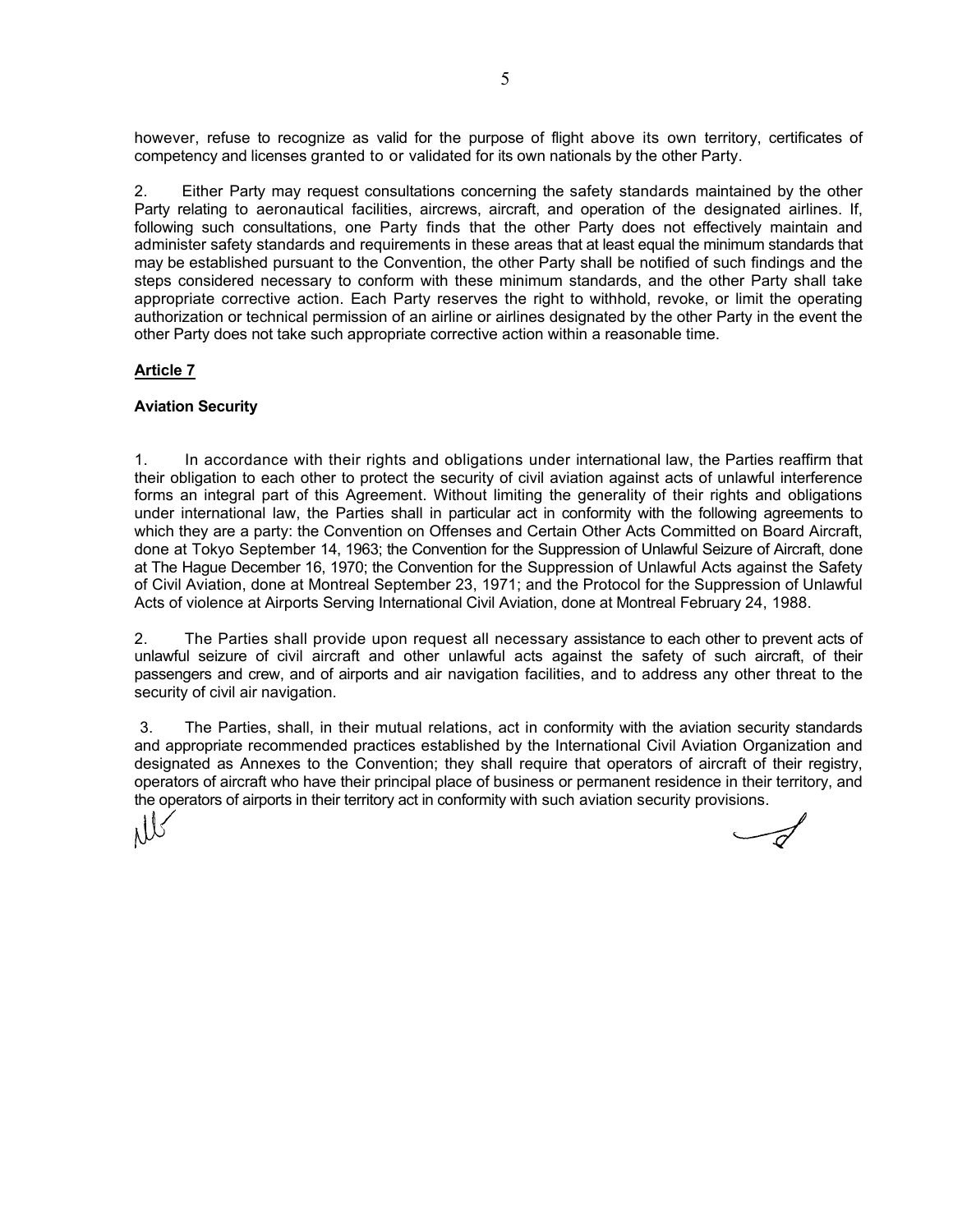4. Each Party agrees to observe the security provisions required by the other Party for entry into, for departure from, and while within the territory of that other Party and to take adequate measures to protect aircraft and to inspect passengers, crew, and their baggage and carry-on items, as well as cargo and aircraft stores, prior to and during boarding or loading. Each Party shall also give positive consideration to any request from the other Party for special security measures to meet a particular threat.

5. When an incident or threat of an incident of unlawful seizure of aircraft or other unlawful acts against the safety of passengers, crew, aircraft, airports or air navigation facilities occurs, the Parties shall assist each other by facilitating communications and other appropriate measures intended to terminate rapidly and safely such incident or threat.

6. When a Party has reasonable grounds to believe that the other Party has departed from the aviation security provisions of this Article, the aeronautical authorities of that Party may request immediate consultations with the aeronautical authorities of the other Party. Failure to reach a satisfactory agreement within 15 days from the date of such request shall constitute grounds to withhold, revoke, limit, or impose conditions on the operating authorization and technical permissions of an airline or airlines of that Party. When required by an emergency, a Party may take interim action prior to the expiry of 15 days.

# **Article 8**

# **Commercial Opportunities**

1. The airlines of each Party shall have the right to establish offices in the territory of the other Party for the promotion and sale of air transportation.

2. The designated airlines of each Party shall be entitled, in accordance with the laws and regulations of the other Party relating to entry, residence, and employment, to bring in and maintain in the territory of the other Party managerial, sales, technical, operational, and other specialist staff required for the provision of air transportation.

3. Each designated airline shall have the right to perform its own ground-handling in the territory of the other Party ("selfhandling") or, at its option, select among competing agents for such services in whole or in part. The rights shall be subject only to physical constraints resulting from considerations of airport safety. Where such considerations preclude selfhandling, ground services shall be available on an equal basis to all airlines; charges shall be based on the costs of services provided; and such services shall be comparable to the kind and quality of services as if self-handling were possible.

4. Any airline of each Party may engage in the sale of air transportation in the territory of the other Party directly and, at the airline's discretion, through its agents, except as may be specifically provided by the charter regulations of the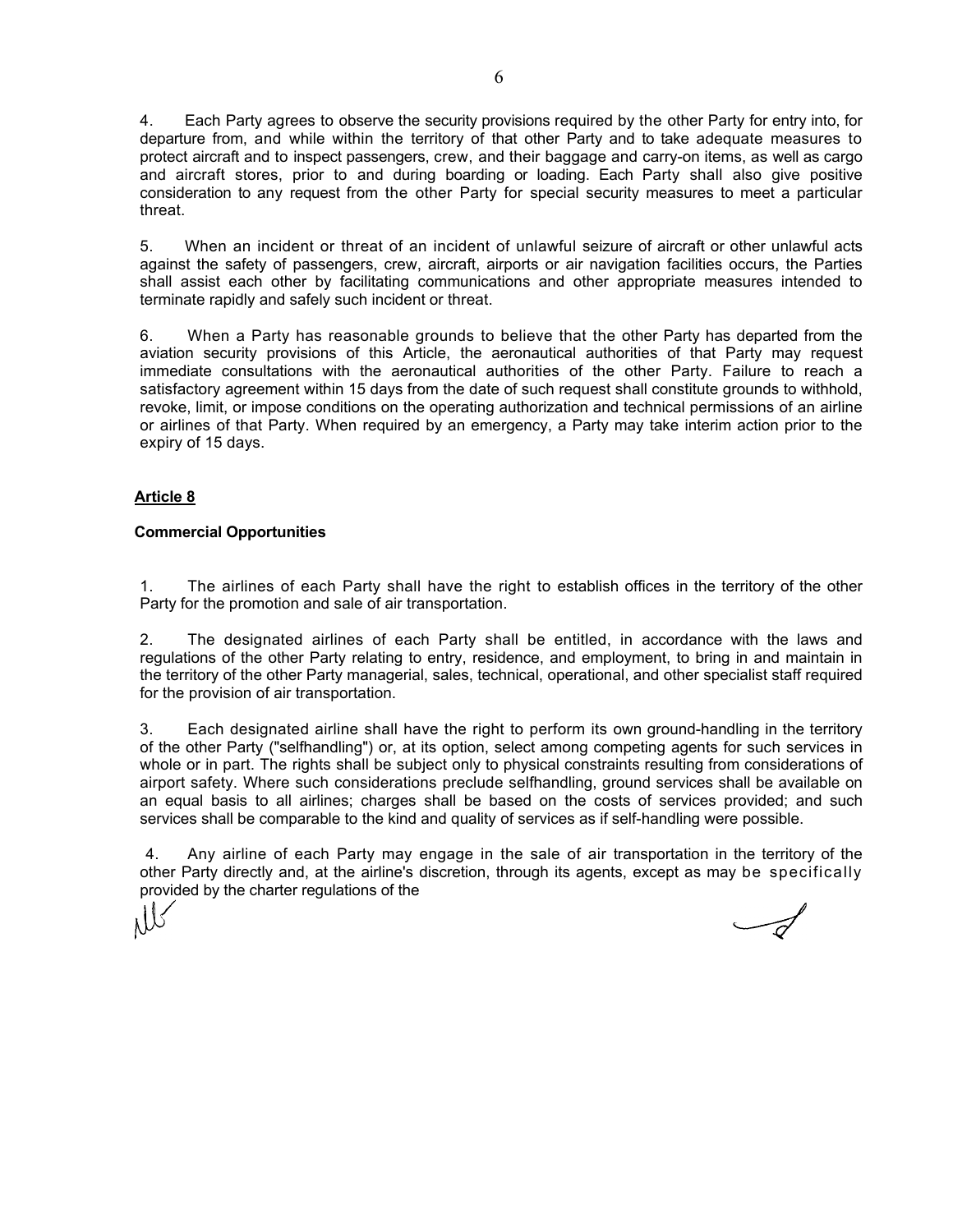country in which the charter originates that relate to the protection of passenger funds, and passenger cancellation and refund rights. Each airline shall have the right to sell such transportation, and any person shall be free to purchase such transportation, in the currency of that territory or in freely convertible currencies.

5. Each airline shall have the right to convert and remit to its country, on demand, local revenues in excess of sums locally disbursed. Conversion and remittance shall be permitted promptly without restrictions or taxation in respect thereof at the rate of exchange applicable to current transactions and remittance on the date the carrier makes the initial application for remittance.

6. The airlines of each Party shall be permitted to pay for local expenses, including purchases of fuel, in the territory of the other Party in local currency. At their discretion, the airlines of each Party may pay for such expenses in the territory of the other Party in freely convertible currencies according to local currency regulation.

7. In operating or holding out the authorized services on the agreed routes, any designated airline of one Party may enter into cooperative marketing arrangements such as blocked-space, code-sharing or leasing arrangements, with

- a) an airline or airlines of either Party;
- b) an airline or airlines of a third country; and c) a surface transportation provider;

provided that all participants in such arrangements (i) hold the appropriate authority and (ii) meet the requirements normally applied to such arrangements.

8. Notwithstanding any other provision of this Agreement, airlines and indirect providers of cargo transportation of both Parties shall be permitted, without restriction, to employ in connection with international air transportation any surface transportation for cargo to or from any points in the territories of the Parties or in third countries, including transport to and from all airports with customs facilities, and including, where applicable, the right to transport cargo in bond under applicable laws and regulations. Such cargo, whether moving by surface or by air, shall have access to airport customs processing and facilities. Airlines may elect to perform their own surface transportation or to provide it through arrangements with other surface carriers, including surface transportation operated by other airlines and indirect providers of cargo air transportation. Such intermodal cargo services may be offered at a single, through price for the air and surface transportation combined, provided that shippers are not misled as to the facts concerning such transportation.

 $\neg\neg\neg$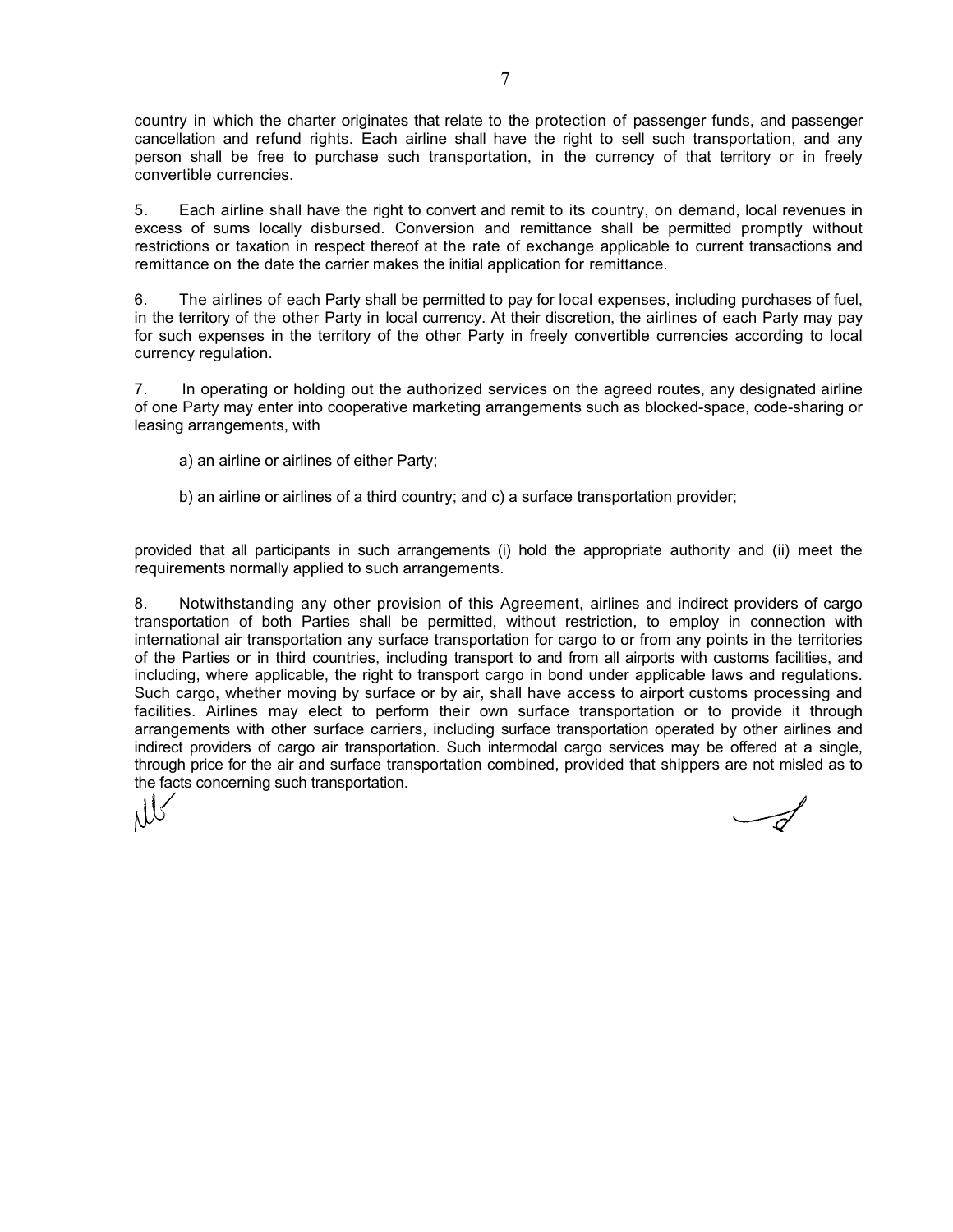## **Article 9**

#### **Customs Duties and Charges**

1. On arriving in the territory of one Party, aircraft operated in international air transportation by the designated airlines of the other Party, their regular equipment, ground equipment, fuel, lubricants, consumable technical supplies, spare parts (including engines), aircraft stores (including but not limited to such items of food, beverages and liquor, tobacco and other products destined for sale to or use by passengers in limited quantities during flight), and other items intended for or used solely in connection with the operation or servicing of aircraft engaged in international air transportation shall be exempt, on the basis of reciprocity, from all import restrictions, property taxes and capital levies, customs duties, excise taxes, and similar fees and charges that are (a) imposed by the national authorities, and (b) not based on the cost of services provided, provided that such equipment and supplies remain on board the aircraft.

2. There shall also be exempt, on the basis of reciprocity, from the taxes, levies, duties, fees and charges referred to in paragraph 1 of this Article, with the exception of charges based on the cost of the service provided:

a. aircraft stores introduced into or supplied in the territory of a Party and taken on board, within reasonable limits, for use on outbound aircraft of an airline of the other Party engaged in international air transportation, even when these stores are to be used on a part of the journey performed over the territory of the Party in which they are taken on board;

b, ground equipment and spare parts (including engines) introduced into the territory of a Party for the servicing, maintenance, or repair of aircraft of an airline of the other Party used in international air transportation;

c. fuel, lubricants and consumable technical supplies introduced into or supplied in the territory of a Party for use in an aircraft of an airline of the other Party engaged in international air transportation, even when these supplies are to be used on a part of the journey performed over the territory of the Party in which they are taken on board; and

d. promotional and advertising materials introduced into or supplied in the territory of one Party and taken on board, within reasonable limits, for use on outbound aircraft of an airline of the other Party engaged in international air transportation, even when these stores are to be used on a part of the journey performed over the territory of the Party in which they are taken on board.

3. Equipment and supplies referred to in paragraphs 1 and 2 of this Article may be required to be kept under the supervision or control of the appropriate authorities.

ill

 $\overline{\mathscr{A}}$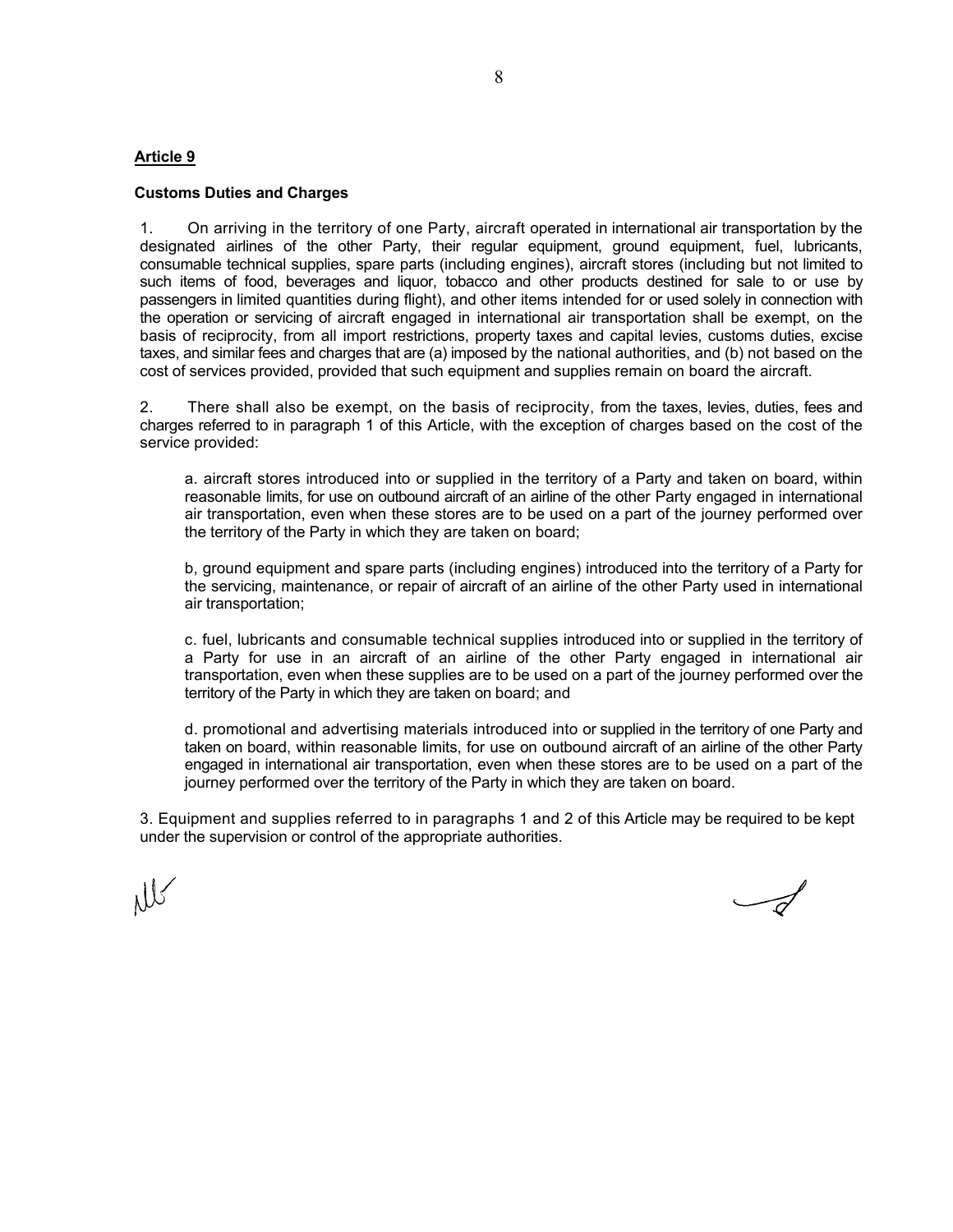4. The exemptions provided by this Article shall also be available where the designated airlines of one Party have contracted with another airline, which similarly enjoys such exemptions from the other Party, for the loan or transfer in the territory of the other Party of the items specified in paragraphs 1 and 2 of this Article.

# **Article 10**

# User Charges

1. User charges that may be imposed by the competent charging authorities or bodies of each Party on the airlines of the other Party shall be just, reasonable, not unjustly discriminatory, and equitably apportioned among categories of users. In any event, any such user charges shall be assessed on the airlines of the other Party on terms not less favorable than the most favorable terms available to any other airline at the time the charges are assessed.

2. User charges imposed on the airlines of the other Party may reflect, but shall not exceed, the full cost to the competent charging authorities or bodies of providing the appropriate airport, airport environmental, air navigation, and aviation security facilities and services at the airport or within the airport system. Such charges may include a reasonable return on assets, after depreciation. Facilities and services for which charges are made shall be provided on an efficient and economic basis.

3. Each Party shall encourage consultations between the competent charging authorities or bodies in its territory and the airlines using the services and facilities, and shall encourage the competent charging authorities or bodies and the airlines to exchange such information as may be necessary to permit an accurate review of the reasonableness of the charges in accordance with the principles of paragraphs 1 and 2 of this Article. Each Party shall encourage the competent charging authorities to provide users with reasonable notice of any proposal for changes in user charges to enable users to express their views before changes are made.

4. Neither Party shall be held, in dispute resolution procedures pursuant to Article 14, to be in breach of a provision of this Article, unless (a) it fails to undertake a review of the charge or practice that is the subject of complaint by the other Party within a reasonable amount of time; or (b) following such a review it fails to take all steps within its power to remedy any charge or practice that is inconsistent with this Article.

# **Article 11**

Fair Competition

1. Each Party shall allow a fair and equal opportunity for the designated airlines of both Parties to compete in providing the international air transportation governed by this Agreement.

 $\overline{\mathscr{d}}$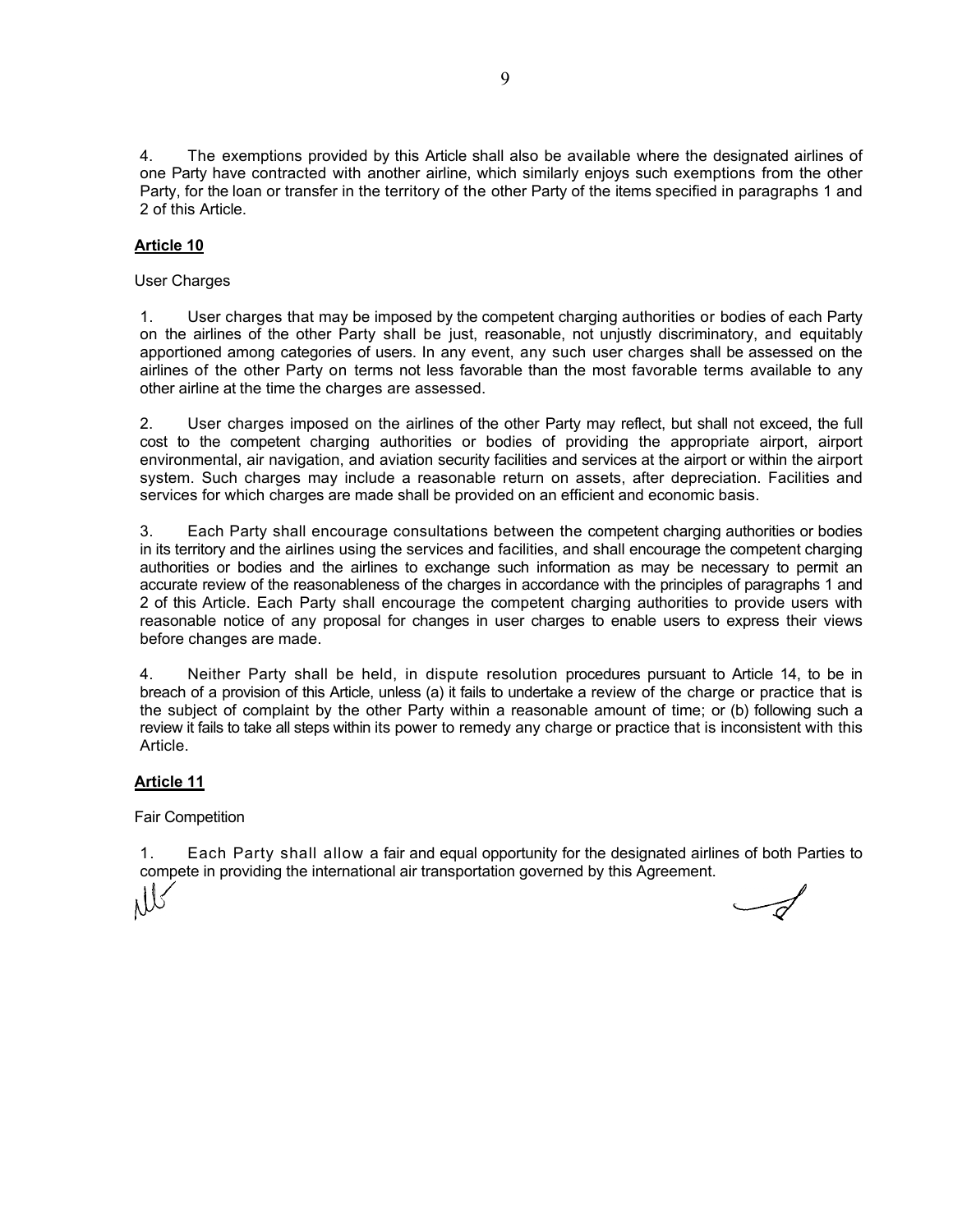2. Each Party shall allow each designated airline to determine the frequency and capacity of the international air transportation it offers based upon commercial considerations in the marketplace. Consistent with this right, neither Party shall unilaterally limit the volume of traffic, frequency or regularity of service, or the aircraft type or types operated by the designated airlines of the other Party, except as may be required for customs, technical, operational, or environmental reasons under uniform conditions consistent with Article 15 of the Convention.

3. Neither Party shall impose on the other Party's designated airlines a first-refusal requirement, uplift ratio, no-objection fee, or any other requirement with respect to capacity, frequency or traffic that would be inconsistent with the purposes of this Agreement.

4. Neither Party shall require the filing of schedules, programs for charter flights, or operational plans by airlines of the other Party for approval, except as may be required on a non-discriminatory basis to enforce the uniform conditions foreseen by paragraph 2 of this Article or as may be specifically authorized in an Annex to this Agreement. If a Party requires filings for information purposes, it shall minimize the administrative burdens of filing requirements and procedures on air transportation intermediaries and on designated airlines of the other Party.

# **Article 12**

# **Pricing**

1. Each Party shall allow prices for air transportation to be established by each designated airline based upon commercial considerations in the marketplace. Intervention by the Parties shall be limited to:

a. prevention of unreasonably discriminatory prices or practices;

b. protection of consumers from prices that are unreasonably high or restrictive due to the abuse of a dominant position; and

c. protection of airlines from prices that are artificially low due to direct or indirect governmental subsidy or support.

 $\neg \mathcal{J}$ 

2. Prices for international air transportation between the territories of the Parties shall not be required to be filed. Notwithstanding the foregoing, the designated airlines of the Parties shall continue to provide immediate access, on request, to information on historical, existing, and proposed prices to the aeronautical authorities of the Parties in a manner and format acceptable to those aeronautical authorities.

3. Neither Party shall take unilateral action to prevent the inauguration or continuation of a price proposed to be charged or charged by (i) an airline of either Party for international air transportation between the territories of the Parties, or (ii) an airline of one Party for international air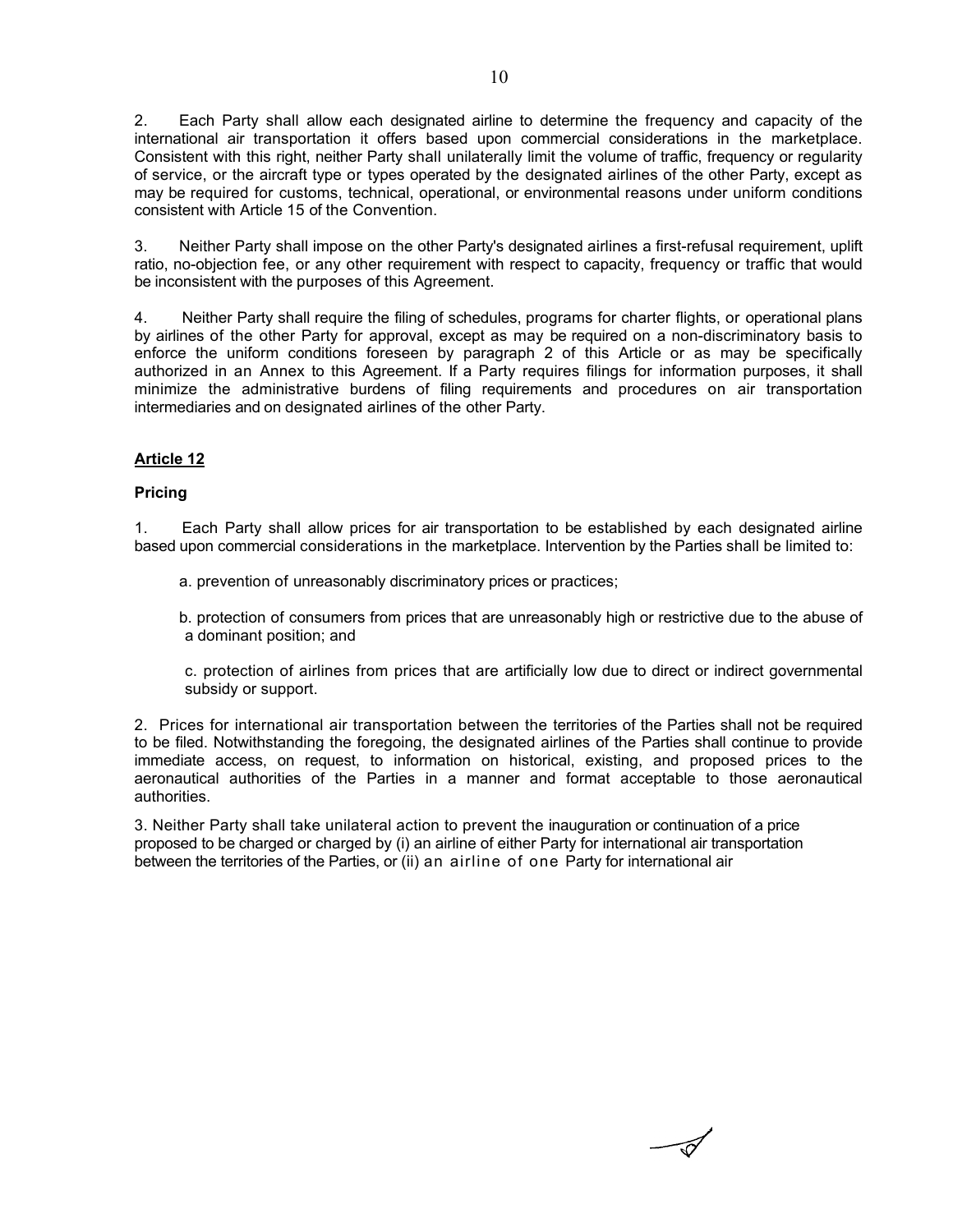transportation between the territory of the other Party and any other country, including in both cases transportation on an interline or intraline basis. If either Party believes that any such price is inconsistent with the considerations set forth in paragraph 1 of this Article, it shall request consultations and notify the other Party of the reasons for its dissatisfaction as soon as possible. These consultations shall be held not later than 30 days after receipt of the request, and the Parties shall cooperate in securing information necessary for reasoned resolution of the issue. If the Parties reach agreement with respect to a price for which a notice of dissatisfaction has been given, each Party shall use its best efforts to put that agreement into effect. Without such mutual agreement, the price shall go into effect or continue in effect.

# **Article 13**

# **Consultations**

Either Party may, at any time, request consultations relating to this Agreement. Such consultations shall begin at the earliest possible date, but not later than 60 days from the date the other Party receives the request unless otherwise agreed.

## **Article 14 Settlement of Disputes**

1. Any dispute arising under this Agreement, except those that may arise under paragraph 3 of Article 12 (Pricing), that is not resolved by a first round of formal consultations may be referred by agreement of the Parties for decision to some person or body. If the Parties do not so agree, the dispute shall, at the request of either Party, be submitted to arbitration in accordance with the procedures set forth below.

2. Arbitration shall be by a tribunal of three arbitrators to be constituted as follows:

a. Within 30 days after the receipt of a request for arbitration, each Party shall name one arbitrator. Within 60 days after these two arbitrators have been named, they shall by agreement appoint a third arbitrator, who shall act as President of the arbitral tribunal;

b. If either Party fails to name an arbitrator, or if the third arbitrator is not appointed in accordance with subparagraph a of this paragraph, either Party may request the President of the Council of the International Civil Aviation Organization to appoint the necessary arbitrator or arbitrators within 30 days. If the President of the Council is of the same nationality as one of the Parties, the most senior Vice President who is not disqualified on that ground shall make the appointment.

3. Except as otherwise agreed, the arbitral tribunal shall determine the limits of its jurisdiction in accordance with this Agreement and shall establish its own procedural rules. The tribunal, once formed, may recommend interim relief measures pending its final determination. At the direction of the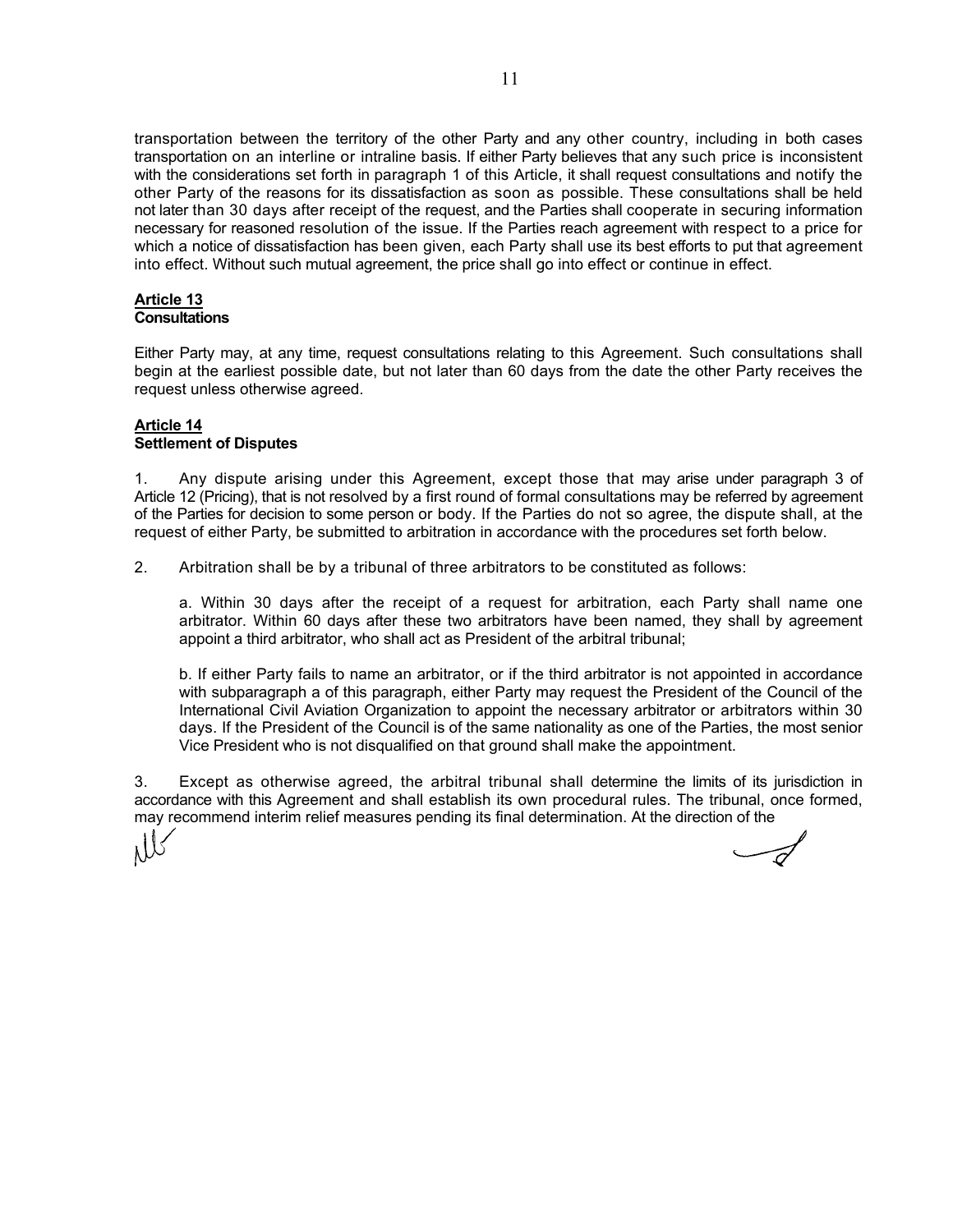tribunal or at the request of either of the Parties, a conference to determine the precise issues to be arbitrated and the specific procedures to be followed shall be held not later than 15 days after the tribunal is fully constituted.

4. Except as otherwise agreed or as directed by the tribunal, each Party shall submit a memorandum within 45 days of the time the tribunal is fully constituted. Replies shall be due 60 days later. The tribunal shall hold a hearing at the request of either Party or on its own initiative within 15 days after replies are due.

5. The tribunal shall attempt to render a written decision within 30 days after completion of the hearing or, if no hearing is held, after the date both replies are submitted. The decision of the majority of the tribunal shall prevail.

6. The Parties may submit requests for clarification of the decision within 15 days after it is rendered and any clarification given shall be issued within 15 days of such request.

7. Each Party shall use its best efforts consistent with its national law to put into effect any decision or award of the arbitral tribunal.

8. The expenses of the arbitral tribunal, including the fees and expenses of the arbitrators, shall be shared equally by the Parties. Any expenses incurred by the President of the Council of the International Civil Aviation Organization in connection with the procedures of paragraph 2b of this Article shall be considered to be part of the expenses of the arbitral tribunal.

## **Article 15 Termination**

Either Party may, at any time, give notice in writing to the other Party of its decision to terminate this Agreement. Such notice shall be sent simultaneously to the International Civil Aviation Organization. This Agreement shall terminate at midnight (at the place of receipt of the notice to the other Party) immediately before the first anniversary of the date of receipt of the notice by the other Party, unless the notice is withdrawn by agreement of the Parties before the end of this period.

# **Article 16**

# **Registration with ICAO**

This Agreement and all amendments thereto shall be registered with the International Civil Aviation Organization.

 $\overline{\mathcal{A}}$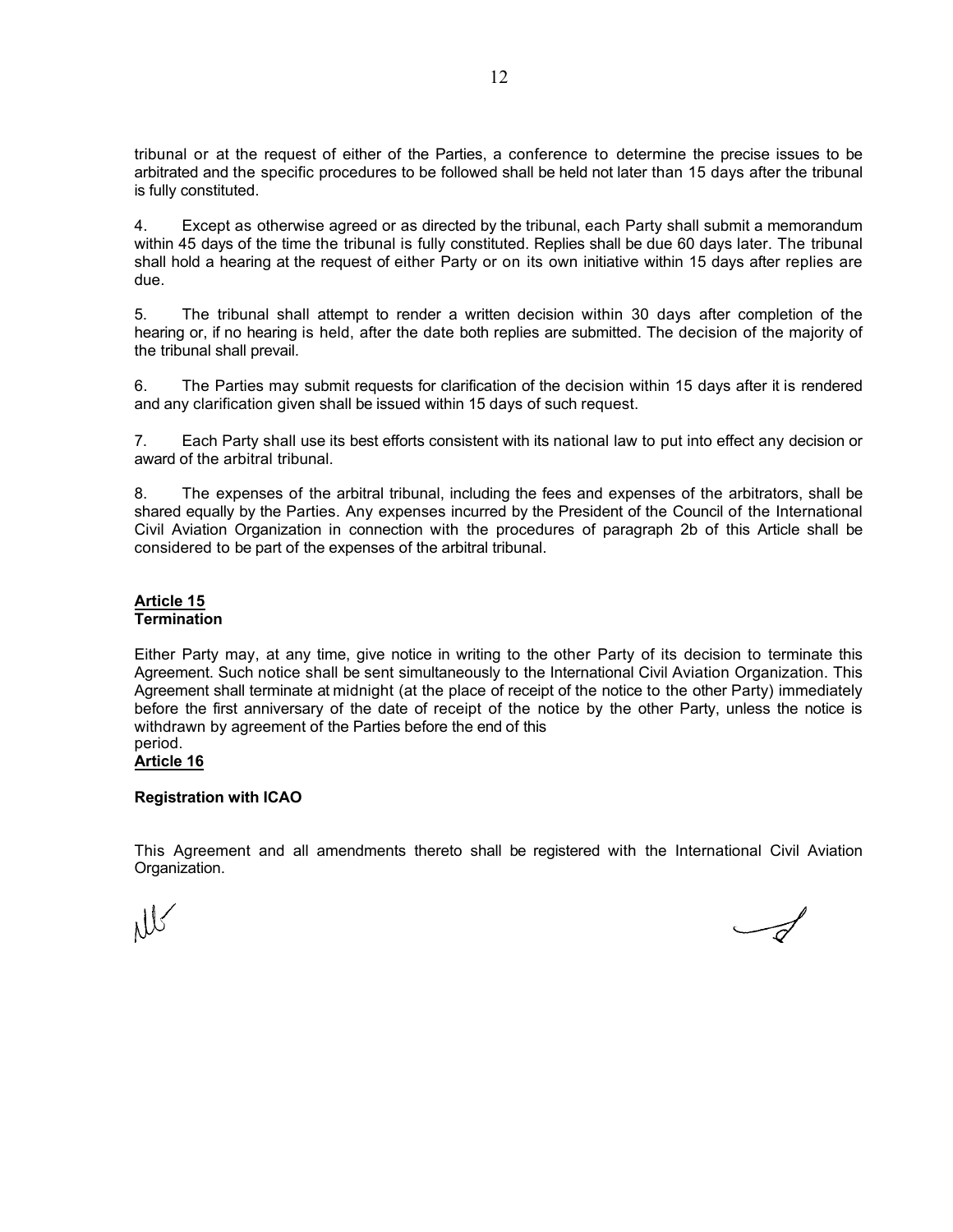#### **Article 17**

#### **Entry into Force**

This Agreement shall enter into force on the date of the last notification by either Party to the other Party indicating that it has fulfilled the necessary measures in accordance with its law and regulations for entry into force of this Agreement.

Upon entry into force, this Agreement shall supercede the Air Transport Agreement between the Government of the United States of America and the Government of the Republic of Indonesia, signed at Jakarta January 15, 1968, as amended.

IN WITNESS WHEREOF the undersigned, being duly authorized by their respective Governments, have signed this Agreement.

DONE at Denpasar, Indonesia, this 26th day of July 2004 in duplicate, in the English and Indonesian languages, each text being authentic. In the case of any divergence of the texts, the English text shall prevail.

**FOR THE GOVERNMENT OF THE UNITED STATES OF AMERICA** 

**FOR THE GOVERNMENT OF FOR THE GOVERNMENT OF THE REPUBLIC OF INDONESIA** 

 $\frac{1}{2}$ 

 $\Lambda$ 

**NORMAN Y. MINETA SOENARNO SECRETARY OF TRANSPORTATION**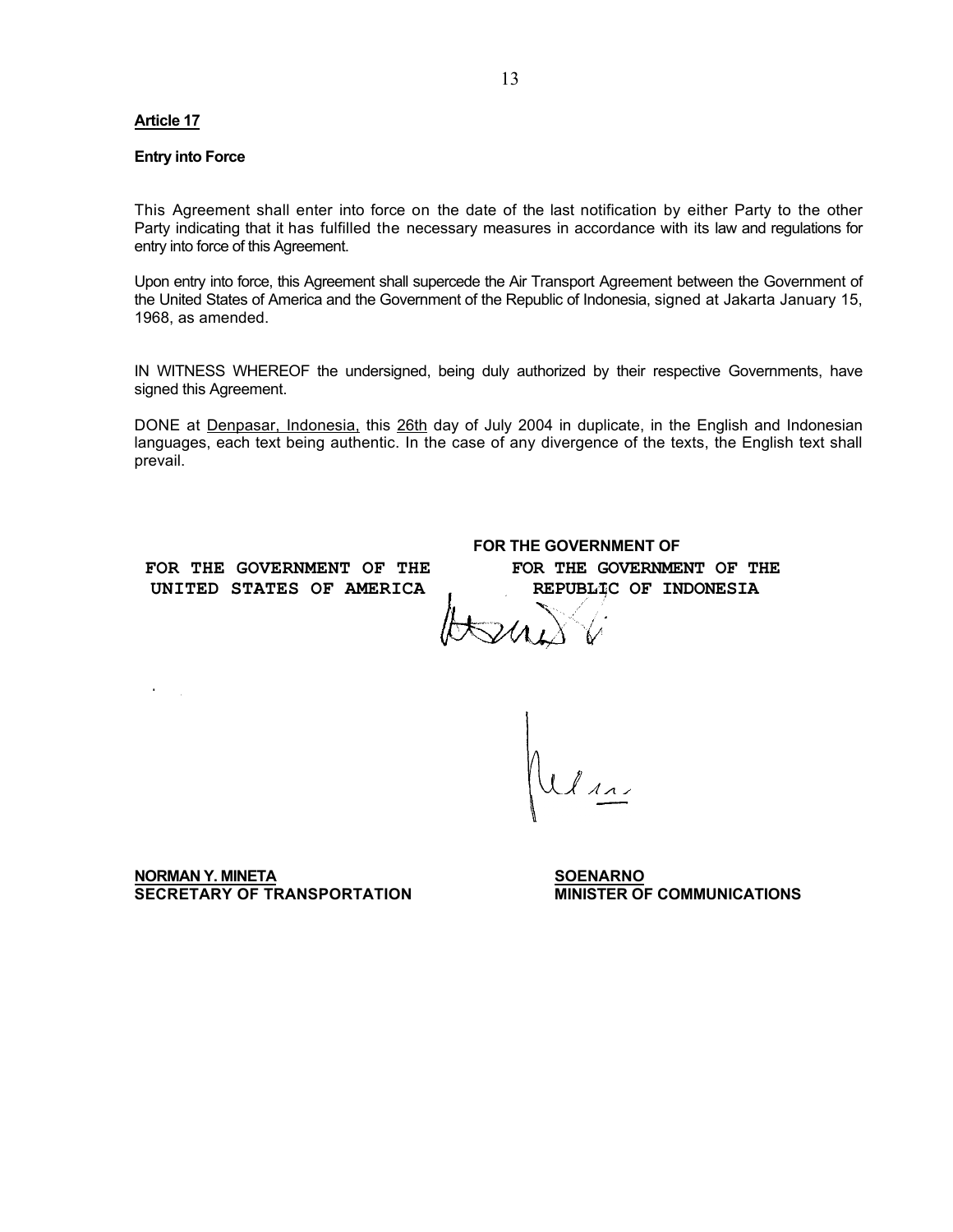# **ANNEX I**

## **Scheduled Air Transportation**

Section 1

**Routes** 

Airlines of each Party designated under this Annex shall, in accordance with the terms of their designation, be entitled to perform scheduled international air transportation between points on the following routes:

A. Routes for the airline or airlines designated by the Government of the United States:

1. From points behind the United States via the United States and intermediate points to a point or points in Indonesia and beyond.

2. For all-cargo service or services only, between Indonesia and any point or points.

B. Routes for the airline or airlines designated by the Government of the Republic of Indonesia

1. From points behind Indonesia via Indonesia and intermediate points to a point or points in the United States and beyond.

2. For all-cargo service or services only, between the United States and any point or points. Section 2

Operational Flexibility

Each designated airline may, on any or all flights and at its option:

- 1. operate flights in either or both directions;
- 2. combine different flight numbers within one aircraft operation;

3. serve behind, intermediate, and beyond points and points in the territories of the Parties on the routes in any combination and in any order;

- 4. omit stops at any point or points;
- 5. transfer traffic from any of its aircraft to any of its other aircraft at any point on the routes; and

6. serve points behind any point in its territory with or without change of aircraft or flight number and may hold out and advertise such services to the public as through services;

 $\sim$ d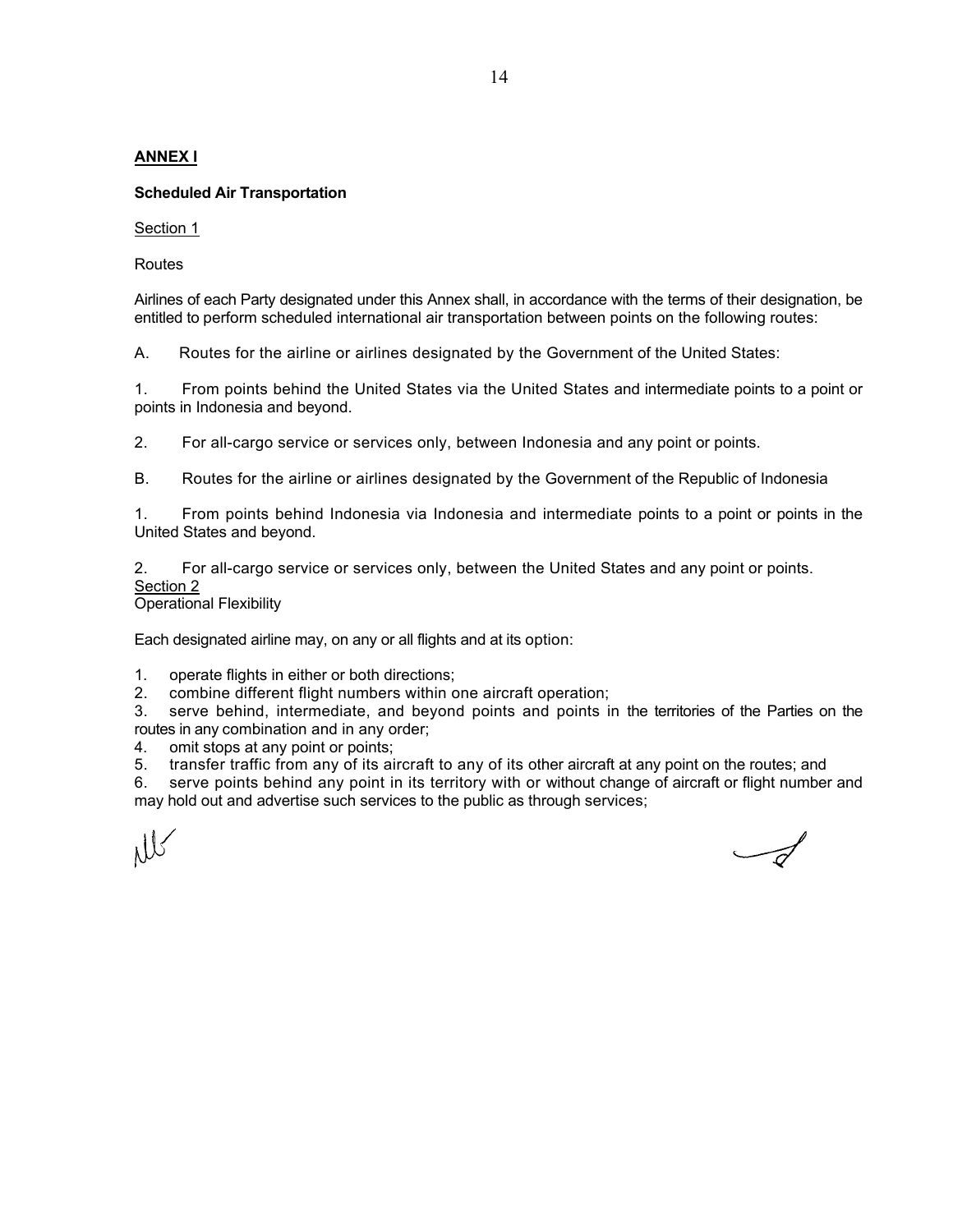without directional or geographic limitation and without loss of any right to carry traffic otherwise permissible under this Agreement; provided that, with the exception of all-cargo services, the service serves a point in the territory of the Party designating the airline.

Section 3

Change of Gauge

On any segment or segments of the routes above, any designated airline may perform international air transportation without any limitation as to change, at any point on the route, in type or number of aircraft operated; provided that, with the exception of all-cargo services, in the outbound direction, the transportation beyond such point is a continuation of the transportation from the territory of the Party that has designated the airline and, in the inbound direction, the transportation to the territory of the Party that has designated the airline is a continuation of the transportation from beyond such point.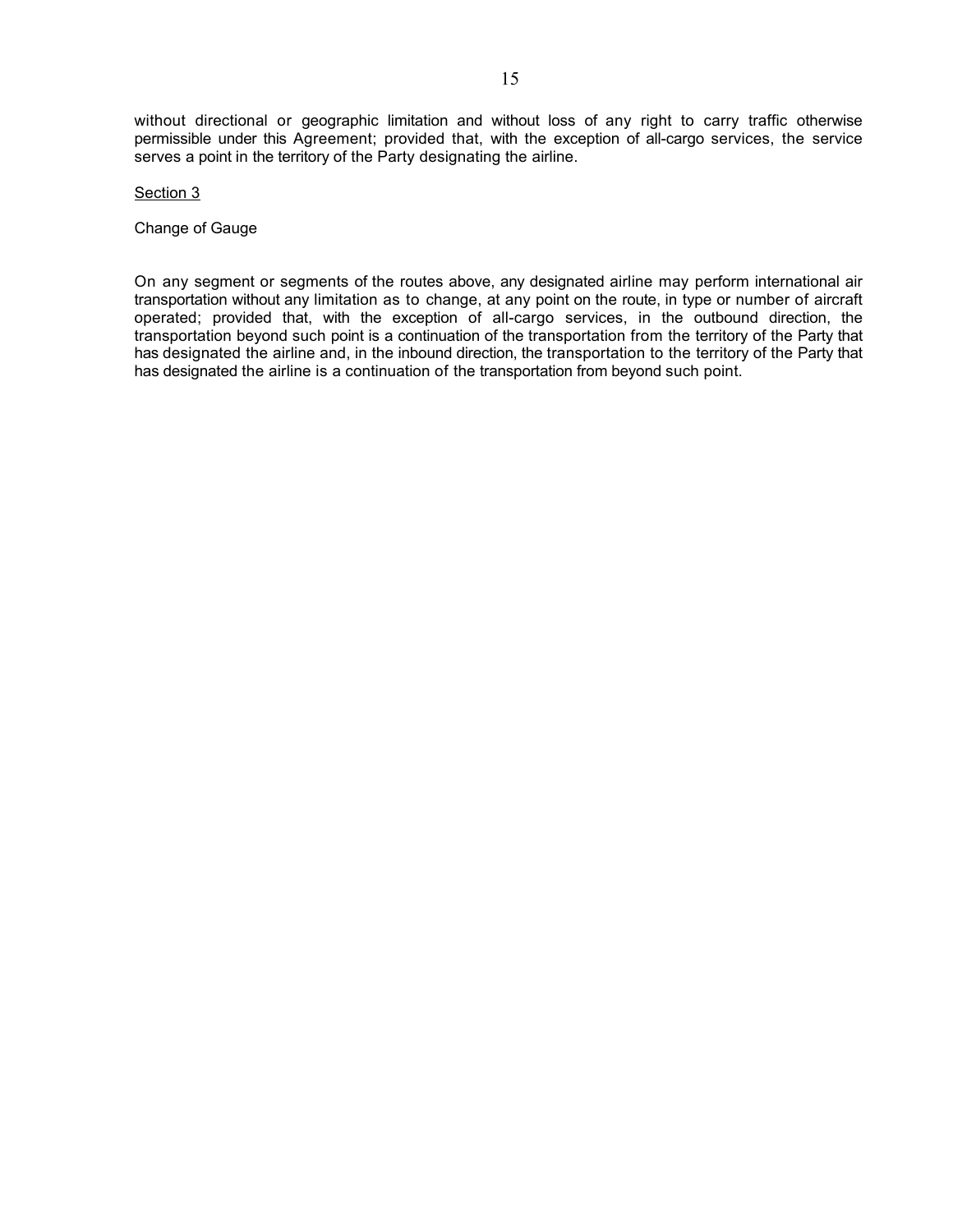## **ANNEX II Charter Air Transportation**  Section 1

A. Airlines of each Party designated under this Annex shall, in accordance with the terms of their designation, have the right to carry international charter traffic of passengers (and their accompanying baggage) and/or cargo (including, but not limited to, freight forwarder, split, and combination (passenger/cargo) charters):

1. Between any point or points in the territory of the Party that has designated the airline and any point or points in the territory of the other Party; and

2. Between any point or points in the territory of the other Party and any point or points in a third country or countries, provided that, except with respect to cargo charters, such service constitutes part of a continuous operation, with or without a change of aircraft, that includes service to the homeland for the purpose of carrying local traffic between the homeland and the territory of the other Party.

B. In the performance of services covered by this Annex, airlines of each Party designated under this Annex shall also have the right: (1) to make stopovers at any points whether within or outside of the territory of either Party; (2) to carry transit traffic through the other Party's territory; (3) to combine on the same aircraft traffic originating in one Party's territory, traffic originating in the other Party's territory, and traffic originating in third countries; and (4) to perform international air transportation without any limitation as to change, at any point on the route, in type or number of aircraft operated; provided that, except with respect to cargo charters, in the outbound direction, the transportation beyond such point is a continuation of the transportation from the territory of the Party that has designated the airline and in the inbound direction, the transportation to the territory of the Party that has designated the airline is a continuation of the transportation from beyond such point.

C. Each Party shall extend favorable consideration to applications by airlines of the other Party to carry traffic not covered by this Annex on the basis of comity and reciprocity.

# Section 2

A. Any airline designated by either Party performing international charter air transportation originating in the territory of either Party, whether on a one-way or round-trip basis, shall have the option of complying with the charter laws, regulations, and rules either of its homeland or of the other Party. If a Party applies different rules, regulations, terms, conditions, or limitations to one or more of its airlines, or to airlines of different countries, each designated airline shall be subject to the least restrictive of such criteria.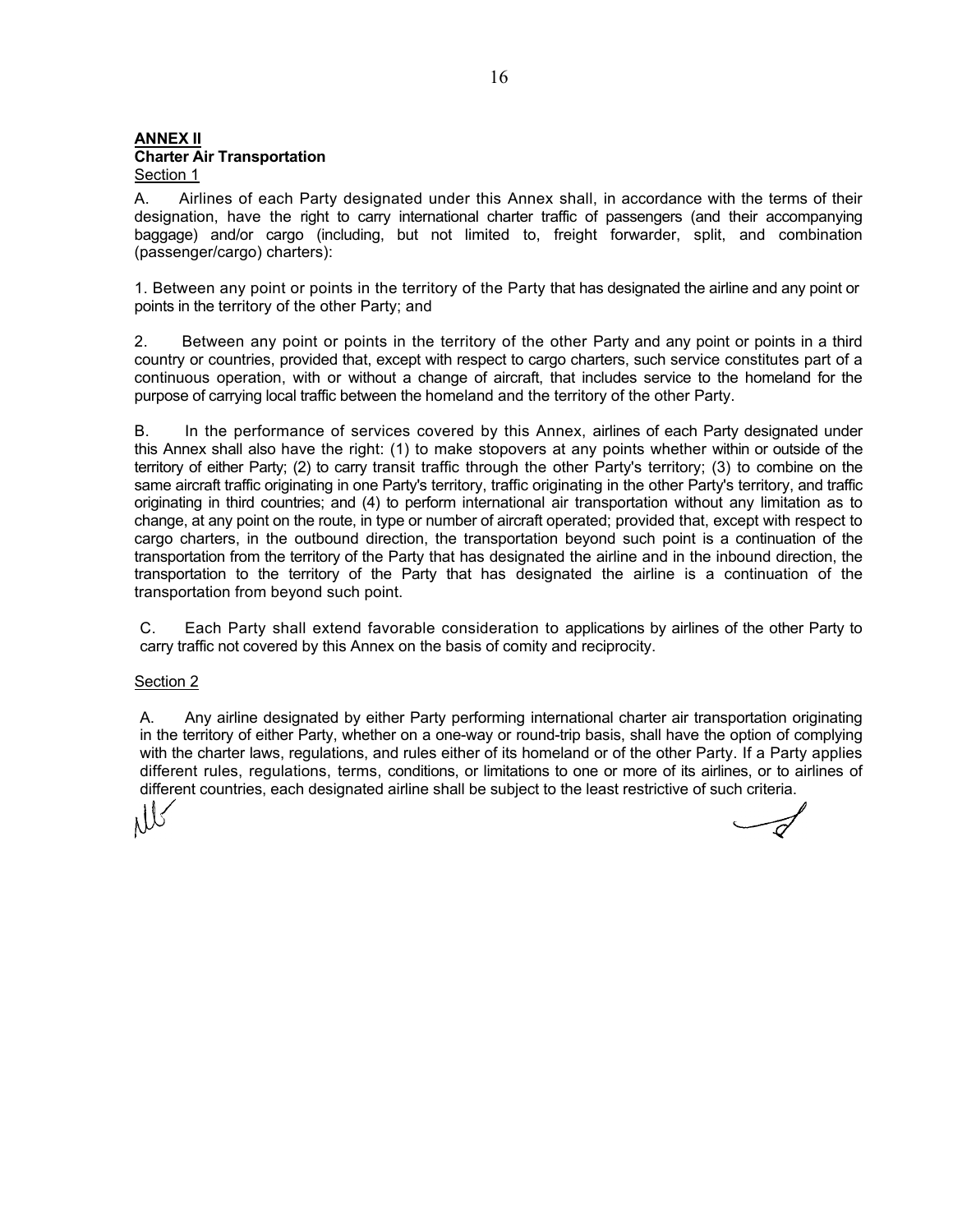B. However, nothing contained in the above paragraph shall limit the rights, of either Party to require airlines designated under this Annex by either Party to adhere to requirements relating to the protection of passenger funds and passenger cancellation and refund rights.

# Section 3

Except with respect to the consumer protection rules referred to in the preceding paragraph, neither Party shall require an airline designated under this Annex by the other Party, in respect of the carriage of traffic from the territory of that other Party or of a third country on a one-way or round-trip basis, to submit more than a declaration of conformity with the applicable laws, regulations and rules referred to under section 2 of this Annex or of a waiver of these laws, regulations, or rules granted by the applicable aeronautical authorities.